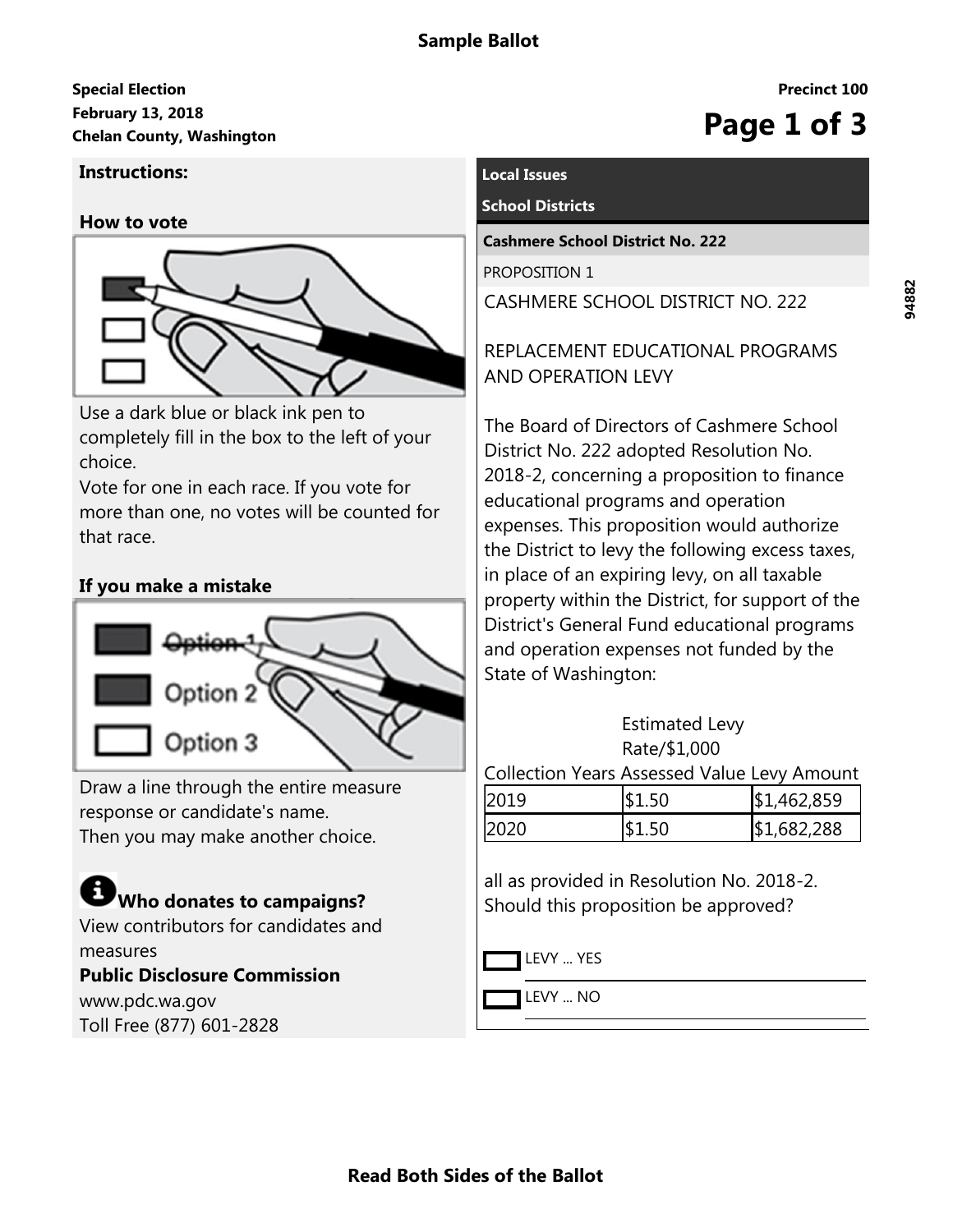# **Sample Ballot**

## **February 13, 2018 Special Election** February 13, 2018<br>
Chelan County, Washington<br> **Page 2 of 3**

| <b>Cashmere School District No. 222</b>                                                                                                                                                                                                                                                                                                                                                                                                                                                                                                                  | <b>Entiat School District No. 127</b>                                                                                                                                                                                                                                                                                                                                                                                                                            |                                                                                                |           |
|----------------------------------------------------------------------------------------------------------------------------------------------------------------------------------------------------------------------------------------------------------------------------------------------------------------------------------------------------------------------------------------------------------------------------------------------------------------------------------------------------------------------------------------------------------|------------------------------------------------------------------------------------------------------------------------------------------------------------------------------------------------------------------------------------------------------------------------------------------------------------------------------------------------------------------------------------------------------------------------------------------------------------------|------------------------------------------------------------------------------------------------|-----------|
| <b>PROPOSITION 2</b>                                                                                                                                                                                                                                                                                                                                                                                                                                                                                                                                     | PROPOSITION 1                                                                                                                                                                                                                                                                                                                                                                                                                                                    |                                                                                                |           |
| CASHMERE SCHOOL DISTRICT NO. 222                                                                                                                                                                                                                                                                                                                                                                                                                                                                                                                         | <b>ENTIAT SCHOOL DISTRICT NO. 127</b>                                                                                                                                                                                                                                                                                                                                                                                                                            |                                                                                                |           |
| BONDS TO MAKE DISTRICT-WIDE HEALTH,<br>SAFETY AND TECHNOLOGY IMPROVEMENTS                                                                                                                                                                                                                                                                                                                                                                                                                                                                                | RENEWAL OF EXPIRING EDUCATIONAL<br>PROGRAMS AND OPERATION LEVY                                                                                                                                                                                                                                                                                                                                                                                                   |                                                                                                |           |
| The Board of Directors of Cashmere School<br>District No. 222 adopted Resolution No.<br>2018-3, concerning a proposition to make<br>District-wide health, safety and technology<br>improvements. This proposition would<br>authorize the District to: upgrade safety and<br>security systems at the elementary and<br>middle schools; acquire instructional student<br>tablets, technology and STEM equipment;<br>upgrade restrooms at student/community<br>athletic fields (including ADA compliance);<br>improve the parking lot and replace the track | The Board of Directors of Entiat School<br>District No. 127 adopted Resolution No.<br>1-2017/2018, concerning a proposition for a<br>renewal levy for education. This proposition<br>would authorize the District to levy the<br>following excess taxes, renewing an expiring<br>levy, on all taxable property within the<br>District, for support of the District's<br>educational programs and operation<br>expenses not funded by the State of<br>Washington: |                                                                                                |           |
| at the high school; issue no more than<br>\$3,840,000 of general obligation bonds                                                                                                                                                                                                                                                                                                                                                                                                                                                                        |                                                                                                                                                                                                                                                                                                                                                                                                                                                                  | <b>Estimated Levy</b><br>Rate/\$1,000                                                          |           |
| maturing within 20 years; and levy annual                                                                                                                                                                                                                                                                                                                                                                                                                                                                                                                |                                                                                                                                                                                                                                                                                                                                                                                                                                                                  | Collection Year Assessed Value Levy Amount                                                     |           |
| excess property taxes to repay the bonds, all                                                                                                                                                                                                                                                                                                                                                                                                                                                                                                            | 2019                                                                                                                                                                                                                                                                                                                                                                                                                                                             | \$2.36                                                                                         | \$650,000 |
| as provided in Resolution No. 2018-3. Should<br>this proposition be:                                                                                                                                                                                                                                                                                                                                                                                                                                                                                     | 2020                                                                                                                                                                                                                                                                                                                                                                                                                                                             | \$2.33                                                                                         | \$650,000 |
| Approved                                                                                                                                                                                                                                                                                                                                                                                                                                                                                                                                                 |                                                                                                                                                                                                                                                                                                                                                                                                                                                                  | all as provided in Resolution No. 1-2017/2018<br>and subject to legal limits on levy rates and |           |
| Rejected                                                                                                                                                                                                                                                                                                                                                                                                                                                                                                                                                 | amounts at the time of levy. Should this<br>proposition be approved?                                                                                                                                                                                                                                                                                                                                                                                             |                                                                                                |           |



LEVY ... NO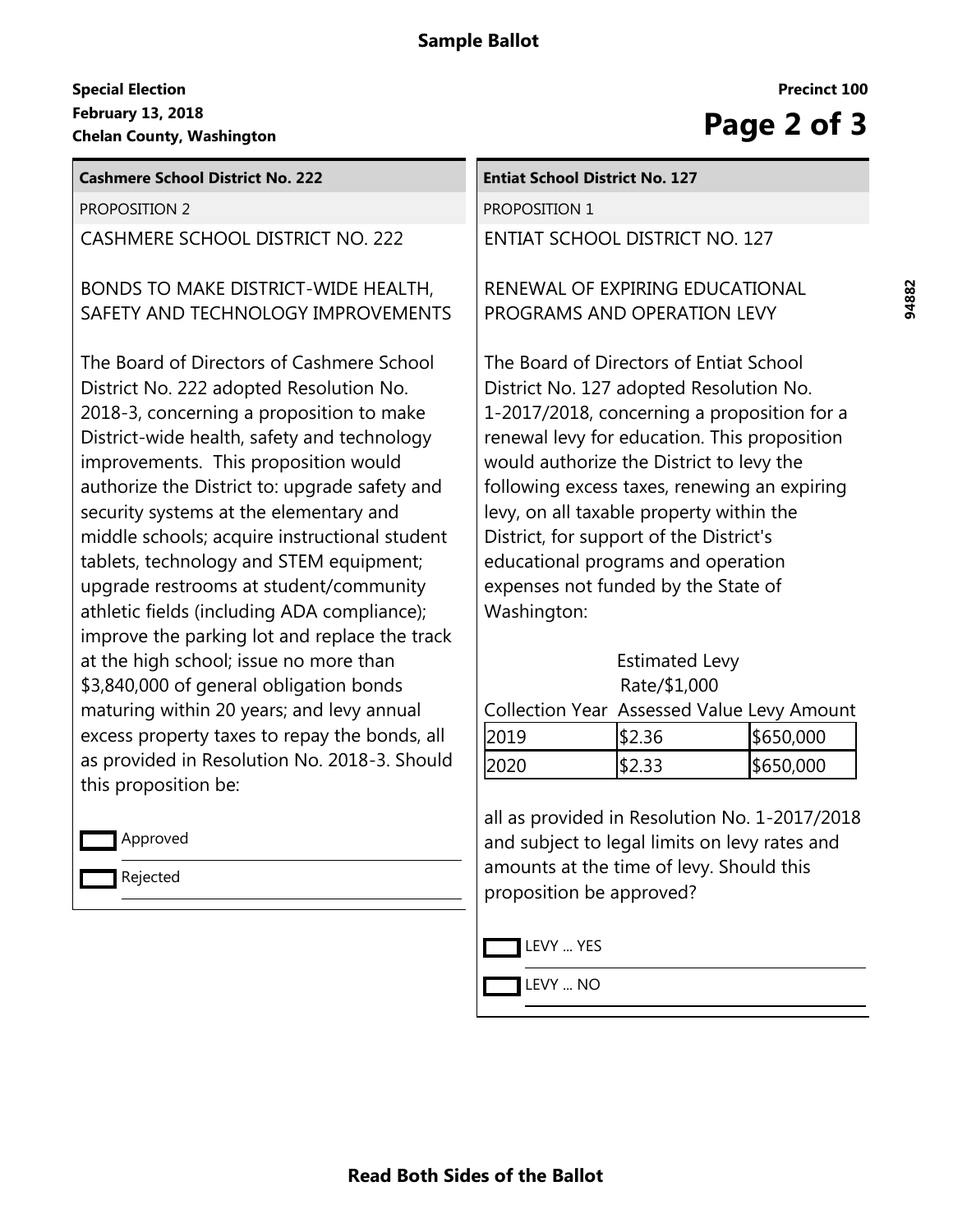## **February 13, 2018 Special Election Chelan County, Washington**<br>
Chelan County, Washington<br>
Chelan County, Washington

**Pateros School District No. 122-70J**

PROPOSITION 1

PATEROS SCHOOL DISTRICT NO. 122-70J

# REPLACEMENT EDUCATIONAL PROGRAMS AND OPERATION LEVY

The Board of Directors of Pateros School District No. 122-70J adopted Resolution No. 283, concerning a proposition to finance educational programs and operation expenses. This proposition would authorize the District to levy the following excess taxes, replacing an expiring levy, on all taxable property within the District, for educational programs and operation expenses not funded by the State:

#### Estimated Levy Rate/\$1,000

| $\sim$ |                                            | ا مممدمدا |  |
|--------|--------------------------------------------|-----------|--|
|        | Collection Year Assessed Value Levy Amount |           |  |
|        |                                            |           |  |

| 2019  | \$2.95 | \$664,000 |
|-------|--------|-----------|
| I2020 | \$2.95 | \$664,000 |
| 12021 | \$2.95 | \$664,000 |
| 2022  | \$2.95 | \$664,000 |

all as provided in Resolution No. 283 and subject to legal limits on levy rates and amounts at the time of levy. Should this proposition be approved?

LEVY ... YES

LEVY ... NO